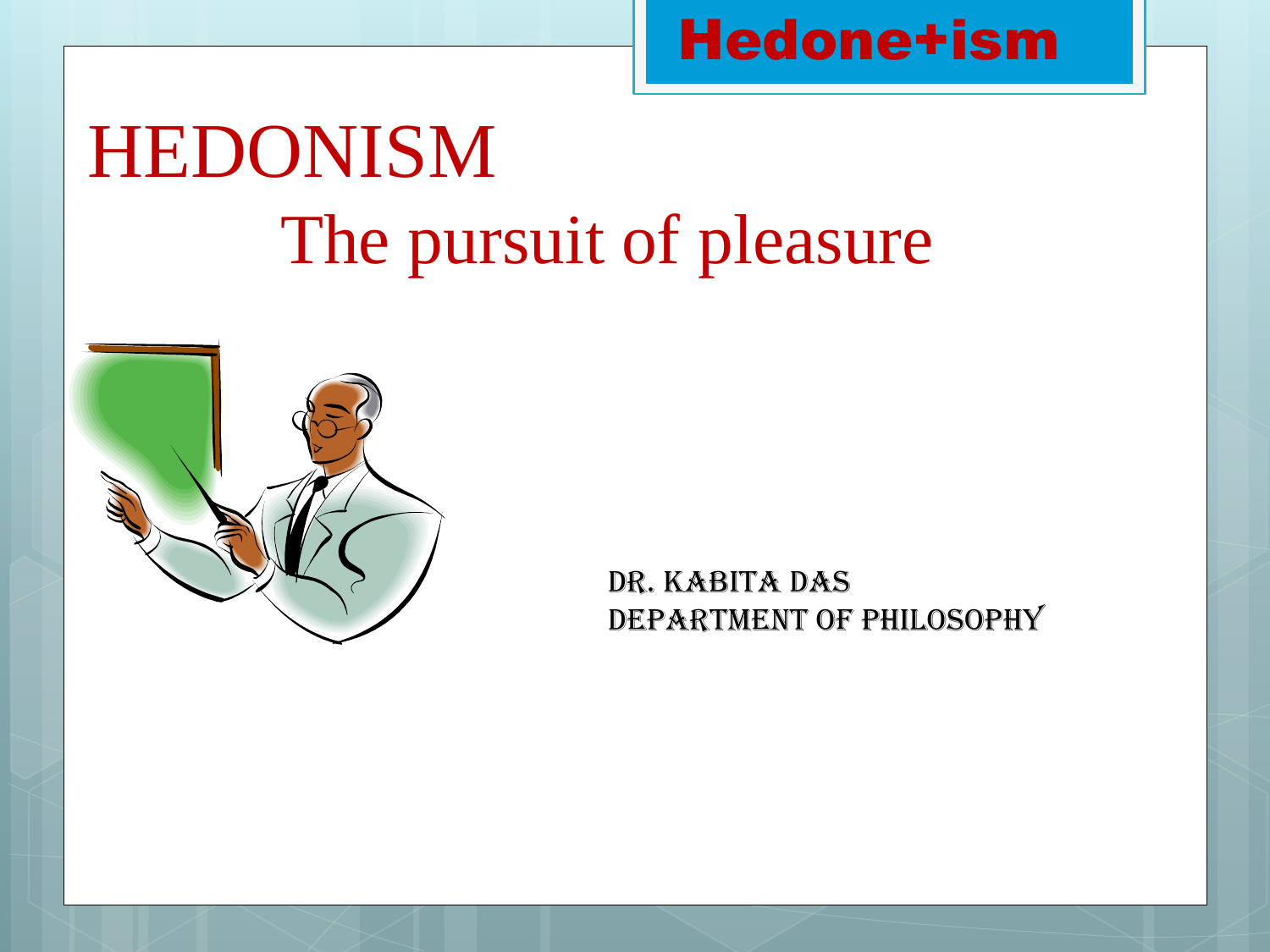### **INTRODUCTION**

- $\checkmark$  Pleasure is the ultimate standard of human life.
- $\checkmark$  It derives from the Greek term "delight"
- $\checkmark$  hedone "pleasure" + ism = HEDONISM
- $\checkmark$  It argues that pleasure is the intrinsic good that human being only requires.
- $\checkmark$  In mind the feelings of pleasure occurs in different situations.
- $\checkmark$  It focuses on minimum pain and maximum pleasure.
- $\checkmark$  Hedonist is regarded as a person who is devoted the life to seek pleasure and self gratification
- $\checkmark$  It implicates happiness, satisfaction as well as enjoyment.
- $\checkmark$  It claims that good life and good living contains lots of enjoyment through every part of life.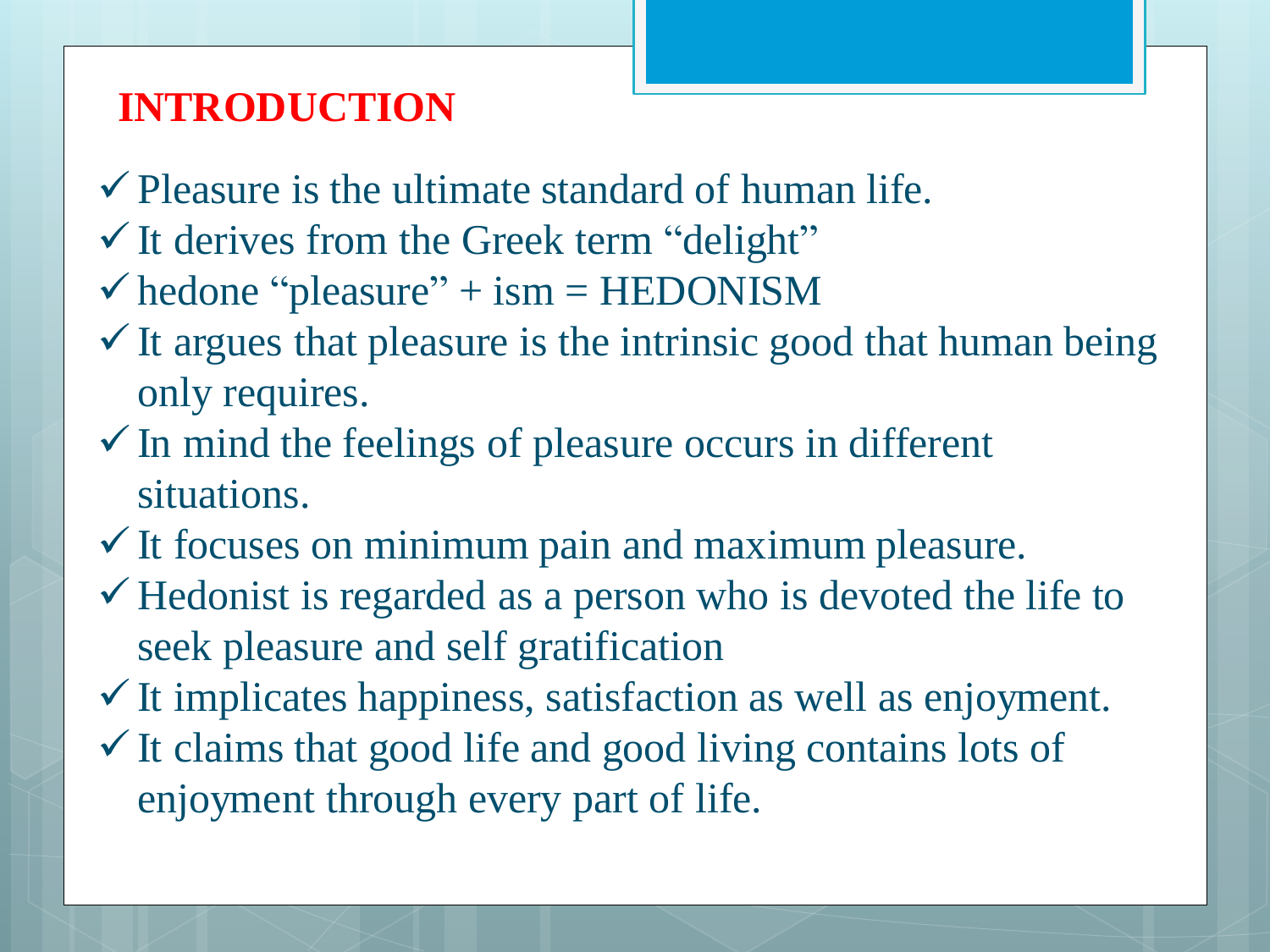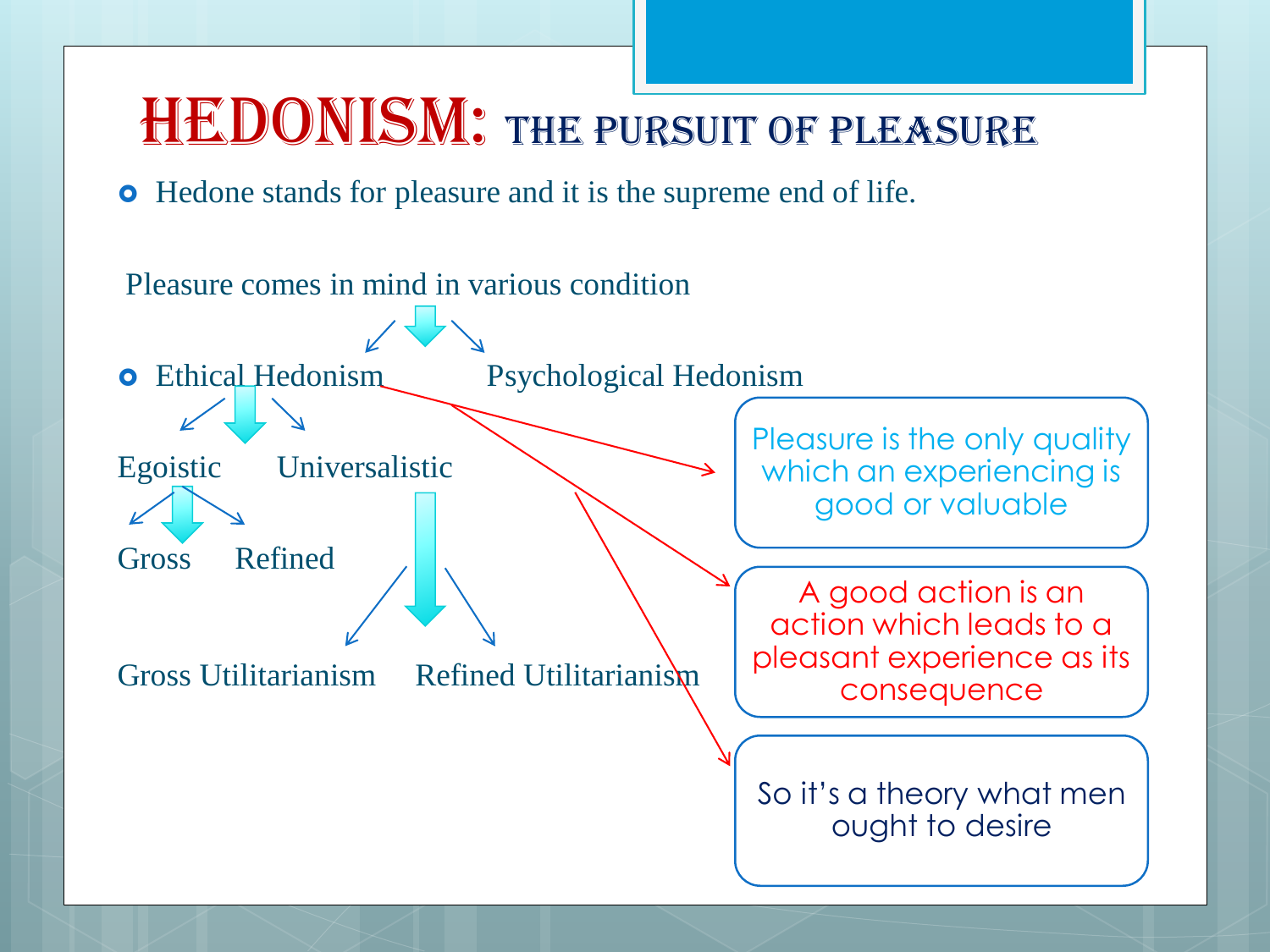## **Psychological Hedonism**

- The motive and also the aim of human action is only pleasure.
- A human being always avoid pain and every time seeks pleasure.
- Every individual seeking of pleasure is different.
- This theory aims that the continuous pursuit of a human being is nothing but pleasure.
- It is regarded as a description as what kind of happiness is present in our mind.

#### **Criticism**

- The word "pleasure" is an ambiguous term.
- When a being perform action under stress it can not be regarded as pleasurable action.
- It fails to distinguish between "pleasure in idea" and the "actual pleasure".
- It give importance to pleasure over the satisfaction of want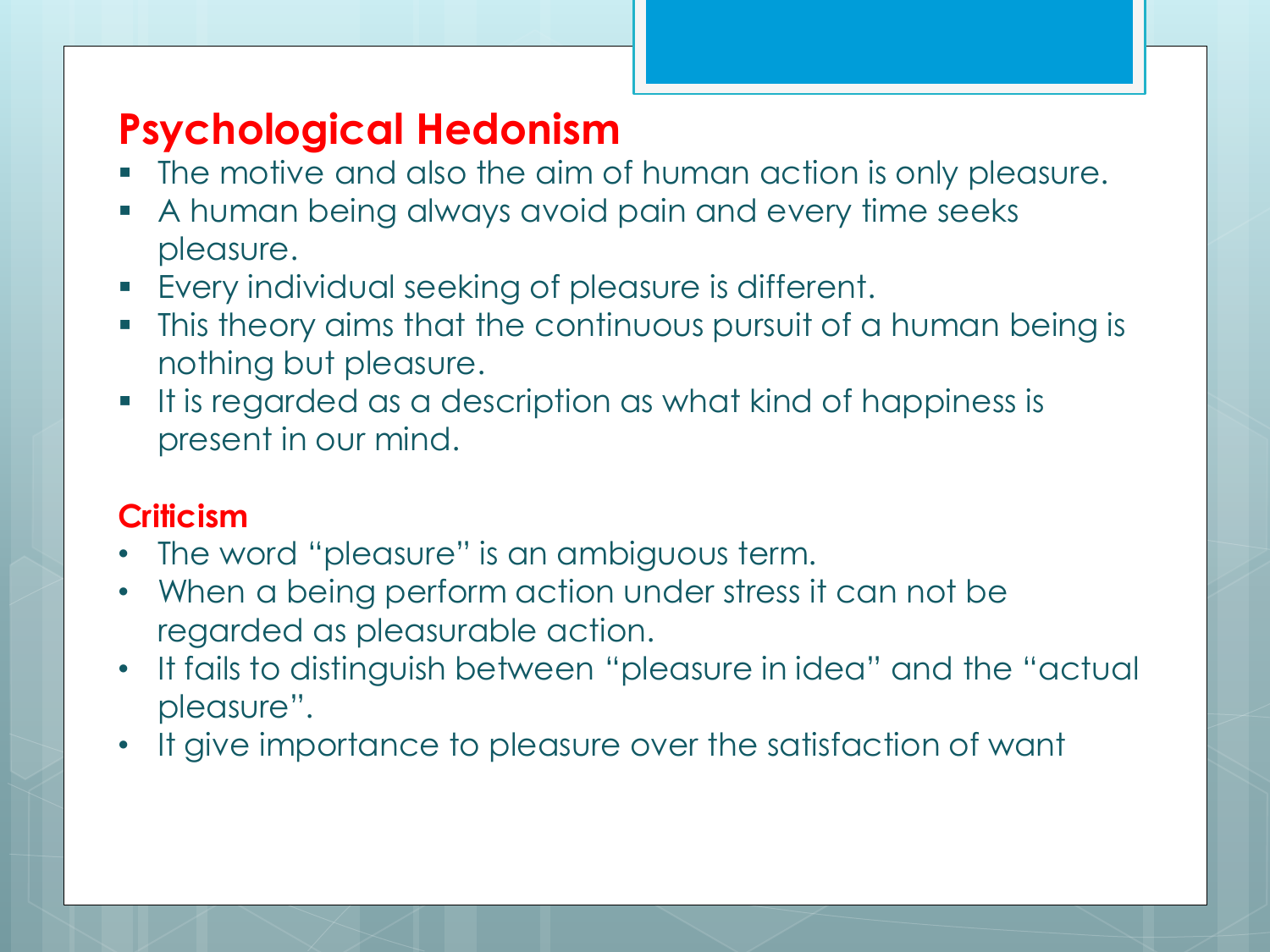#### **Jeremy Bentham** *Utilitarianism*

- **One should perform the act that produces the greatest all those happiness only quantitatively.**
- **The Greatest good for greatest number. All Pleasures physical and mental are alike in nature and the value of pleasure consists entirely in the quantity of agreeable experiences that it produces.**
- **Quantity is the only standard for the valuation of pleasure. It has seven dimension of value.**

#### **Bentham Hedonistic Calculus**

- 1. Intensity: How strong is the pleasure?
- 2. Duration: How long will the pleasure last?
- 3. Certainty or uncertainty: How likely or unlikely is it that the pleasure will occur?
- 4. Propinquity or remoteness: How near or far in space and time is it?
- 5. Fecundity: How likely is it to produce other pleasures?
- 6. Purity: How unmixed with pain is it?
- 7. Extent: How many people experience the pleasure.

This had special status as the last part of the "greatest good for the greatest number" formula.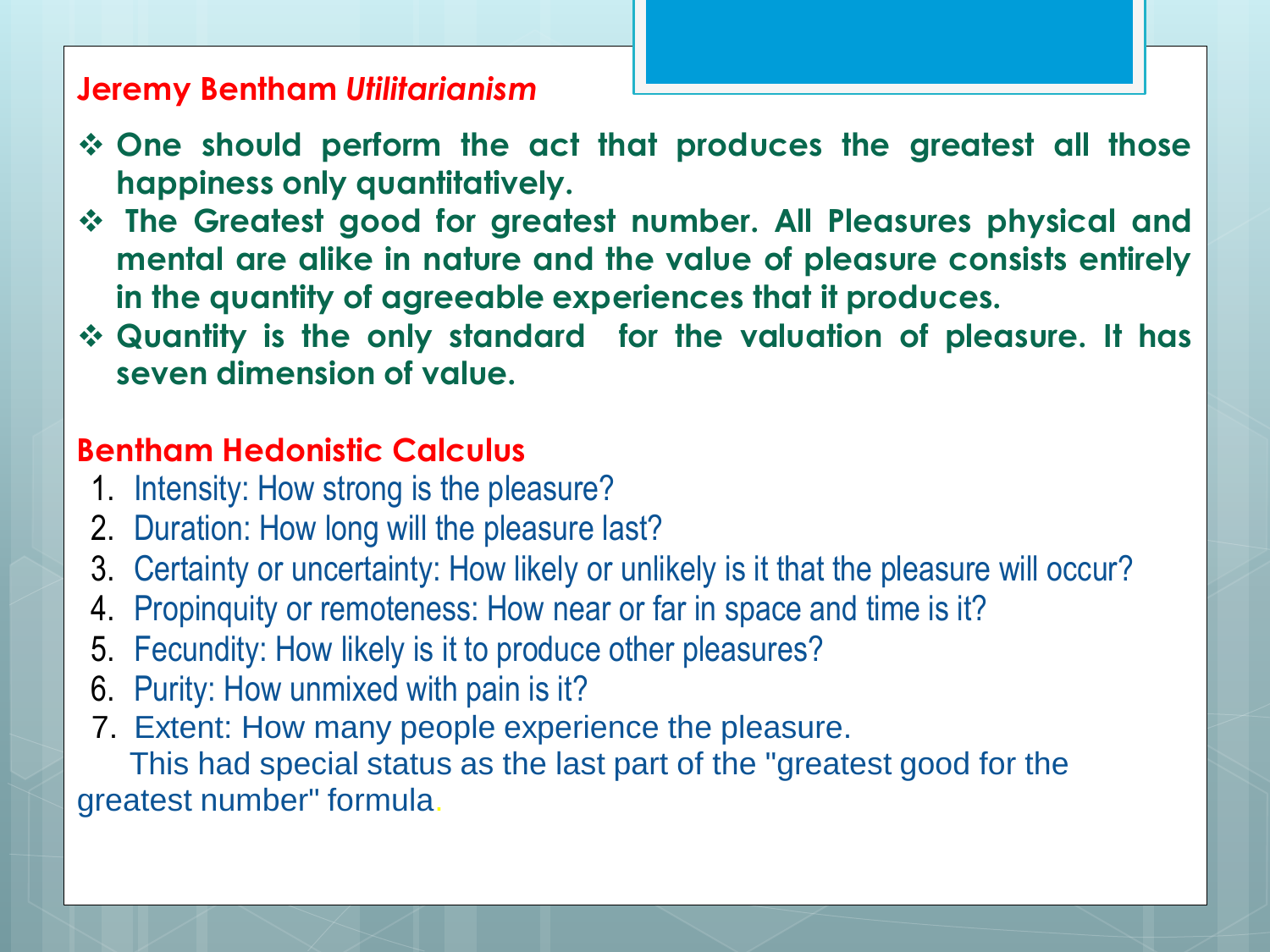- $\triangleright$  Bentham position may also be called Altruism because he takes into account the extent or the number of persons affected by the given pleasure.
- $\triangleright$  Bentham explain this transition from egoism to altruism into his hedonistic doctrine or frame work. This transition from egoism to altruism by means of four external sanctions
- i. Physical sanction: life, health, bodily growth. If disobey will lead to painful consequences .
- ii. Social sanction: social relationship
- iii. Political sanction; disobeyed bring punishment
- iv. Religious sanction; fear of punishment and reward of heaven Passes egoism to altruism under the pressure of these external sanction

#### **CRITICISM**

 $\triangleright$ The hedonistic calculus of Bentham is impracticable. The feeling of pleasure and pain are subjective and variable . Therefore they cannot be quantitatively measured in the way Bentham thinks. Altruism is not satisfactory transition egoism over altruism. Support of altruism with egoism as the permis basis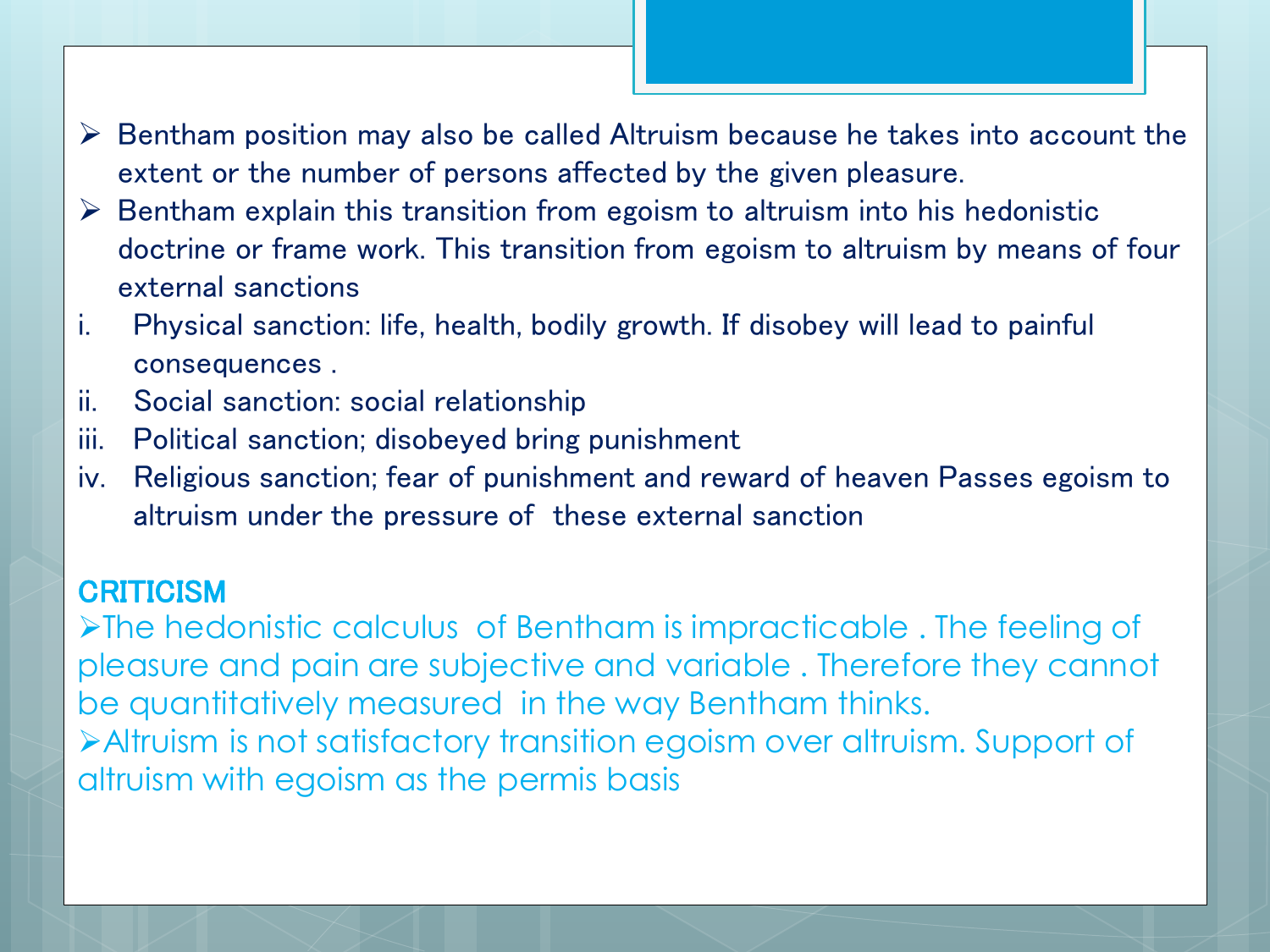## John Stuart Mill's *Utilitarianism* writes that "the Greatest Happiness Principle" is:

An existence exempt as far as possible from pain, and as rich as possible in enjoyments, both in point of quantity and quality; the test of quality, and the rule for measuring it against quantity, being the preference felt by those who in their opportunities of experience, to which must be added their habits of self-consciousness and self-observation, are best furnished with the means of comparison. This being, according to the utilitarian opinion, the end of human action, is necessarily also the standard of morality; which may accordingly be defined, the rules and precepts for human conduct, by the observance of which an existence such as has been described might be, to the greatest extent possible, secured to all mankind; and not to them only, but, so far as the nature of things admits, to the whole sentient creation.

- □ John Stuart Mill saw that the problem of calculating the amount of happiness had to take into account the type of pleasure as well as its intensity and quantity as Bentham did.
- □ Mill thought that Moral and Intellectual pleasures were greater than sensual.
- $\Box$  His famous example is that we would rather be human than a perfectly satisfied pig.